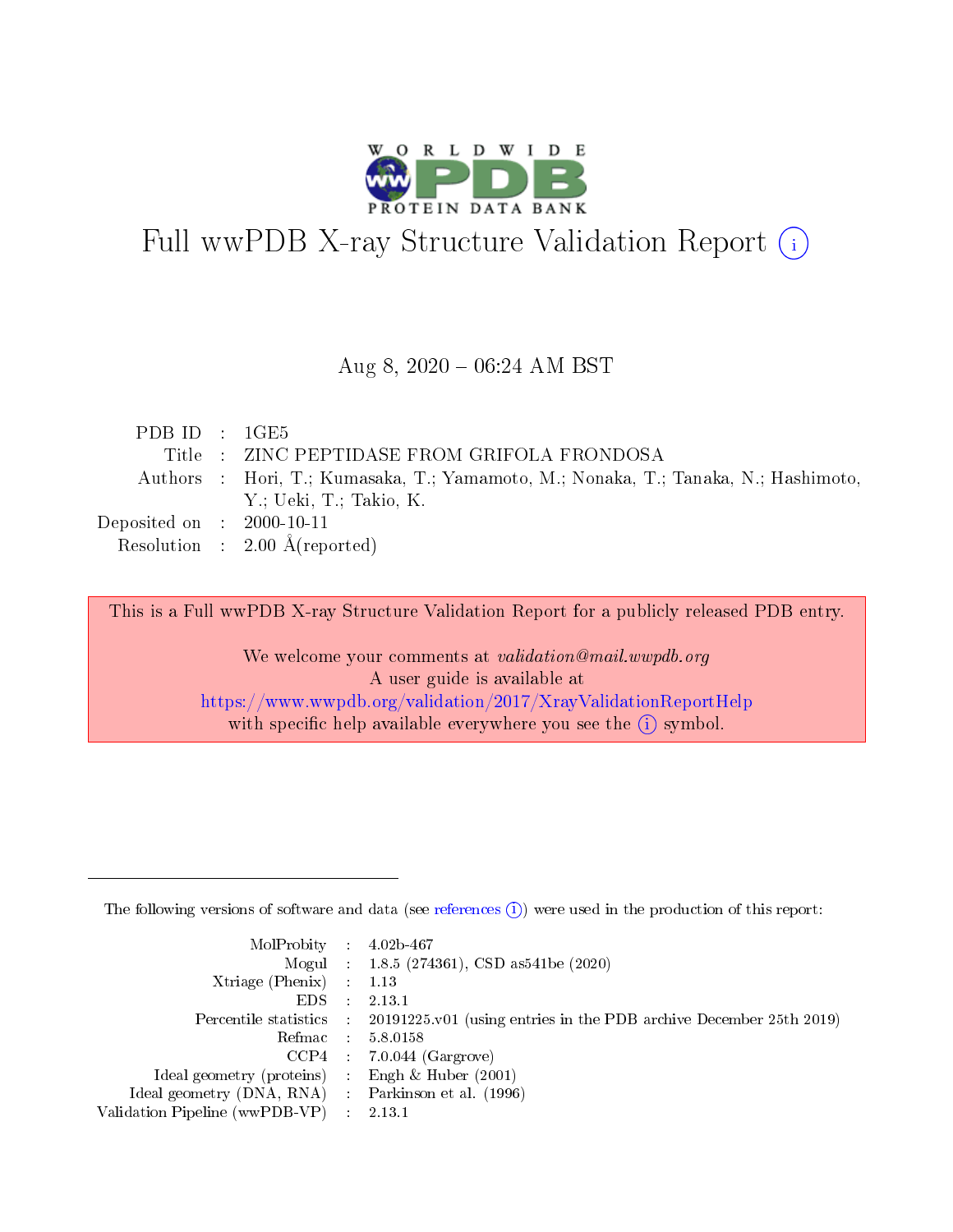# 1 [O](https://www.wwpdb.org/validation/2017/XrayValidationReportHelp#overall_quality)verall quality at a glance  $(i)$

The following experimental techniques were used to determine the structure: X-RAY DIFFRACTION

The reported resolution of this entry is 2.00 Å.

Percentile scores (ranging between 0-100) for global validation metrics of the entry are shown in the following graphic. The table shows the number of entries on which the scores are based.



| Metric                | Whole archive<br>$(\#\text{Entries})$ | Similar resolution<br>$(\#\text{Entries},\,\text{resolution}\,\,\text{range}(\textup{\AA}))$ |
|-----------------------|---------------------------------------|----------------------------------------------------------------------------------------------|
| $R_{free}$            | 130704                                | 8085 (2.00-2.00)                                                                             |
| Clashscore            | 141614                                | $9178(2.00-2.00)$                                                                            |
| Ramachandran outliers | 138981                                | $9054(2.00-2.00)$                                                                            |
| Sidechain outliers    | 138945                                | $9053(2.00-2.00)$                                                                            |
| RSRZ outliers         | 127900                                | 7900 (2.00-2.00)                                                                             |

The table below summarises the geometric issues observed across the polymeric chains and their fit to the electron density. The red, orange, yellow and green segments on the lower bar indicate the fraction of residues that contain outliers for  $>=3, 2, 1$  and 0 types of geometric quality criteria respectively. A grey segment represents the fraction of residues that are not modelled. The numeric value for each fraction is indicated below the corresponding segment, with a dot representing fractions  $\epsilon=5\%$  The upper red bar (where present) indicates the fraction of residues that have poor fit to the electron density. The numeric value is given above the bar.

| Mol | $\cap$ hain | Length  | Quality of chain |     |  |
|-----|-------------|---------|------------------|-----|--|
|     |             |         | %                |     |  |
|     |             | $167\,$ | 86%              | 13% |  |

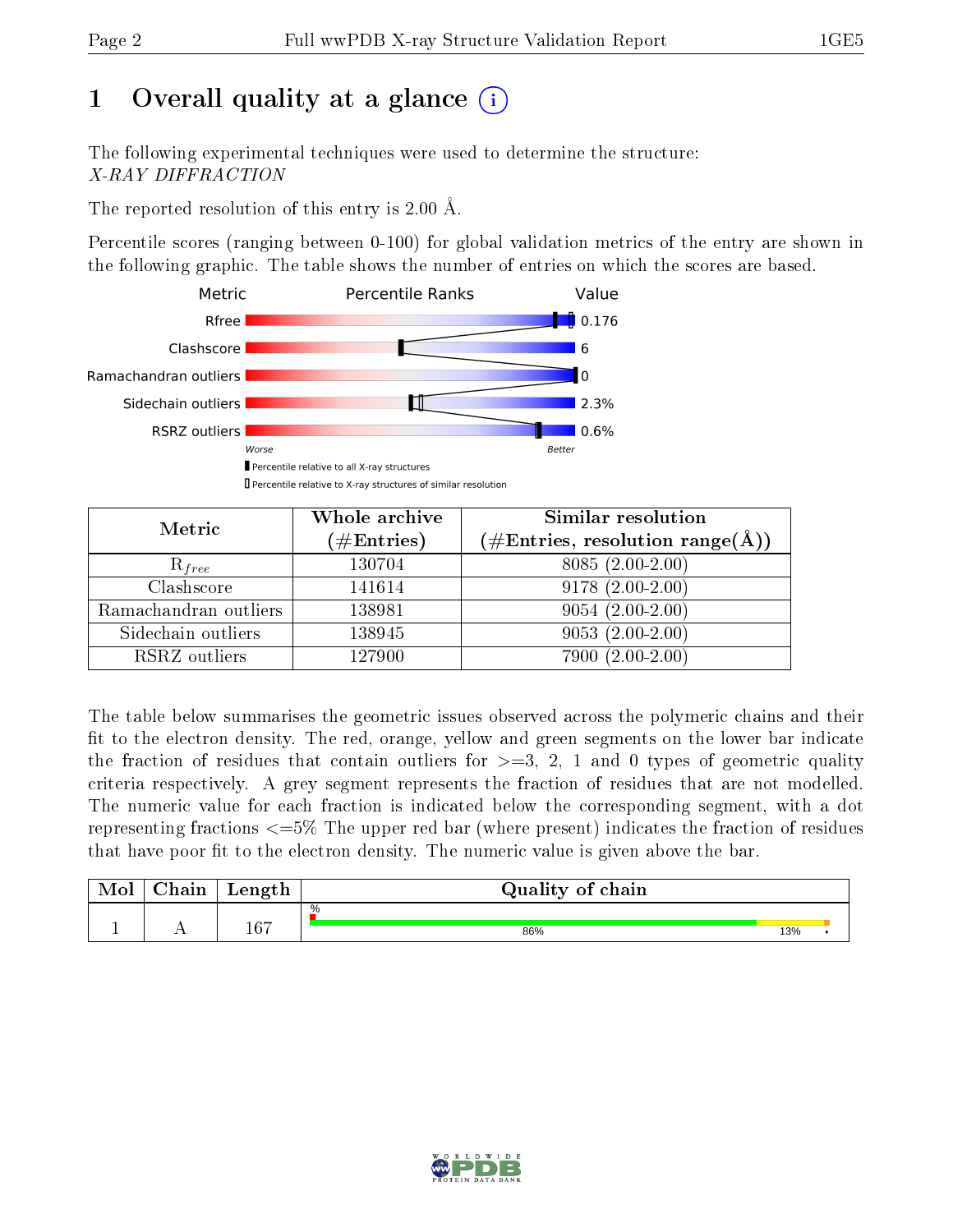# 2 Entry composition (i)

There are 4 unique types of molecules in this entry. The entry contains 1407 atoms, of which 0 are hydrogens and 0 are deuteriums.

In the tables below, the ZeroOcc column contains the number of atoms modelled with zero occupancy, the AltConf column contains the number of residues with at least one atom in alternate conformation and the Trace column contains the number of residues modelled with at most 2 atoms.

• Molecule 1 is a protein called PEPTIDYL-LYS METALLOENDOPEPTIDASE.

| Mol | Chain   Residues | Atoms |     |     | $\text{ZeroOcc} \mid \text{AltConf} \mid \text{Trace}$ |   |  |  |
|-----|------------------|-------|-----|-----|--------------------------------------------------------|---|--|--|
|     | 167              | Total |     |     |                                                        |   |  |  |
|     |                  | 264   | 781 | 213 | 263                                                    | – |  |  |

• Molecule 2 is alpha-D-mannopyranose (three-letter code: MAN) (formula:  $C_6H_{12}O_6$ ).



|  | $Mol$   Chain   Residues | Atoms              |  | $ZeroOcc$   AltConf |  |
|--|--------------------------|--------------------|--|---------------------|--|
|  |                          | $\mathrm{Total}$ C |  |                     |  |

• Molecule 3 is ZINC ION (three-letter code: ZN) (formula: Zn).

|  | $\text{Mol}$   Chain   Residues | <b>Atoms</b> | $\rm ZeroOcc \mid AltConf$ |  |
|--|---------------------------------|--------------|----------------------------|--|
|  |                                 | Total        |                            |  |

• Molecule 4 is water.

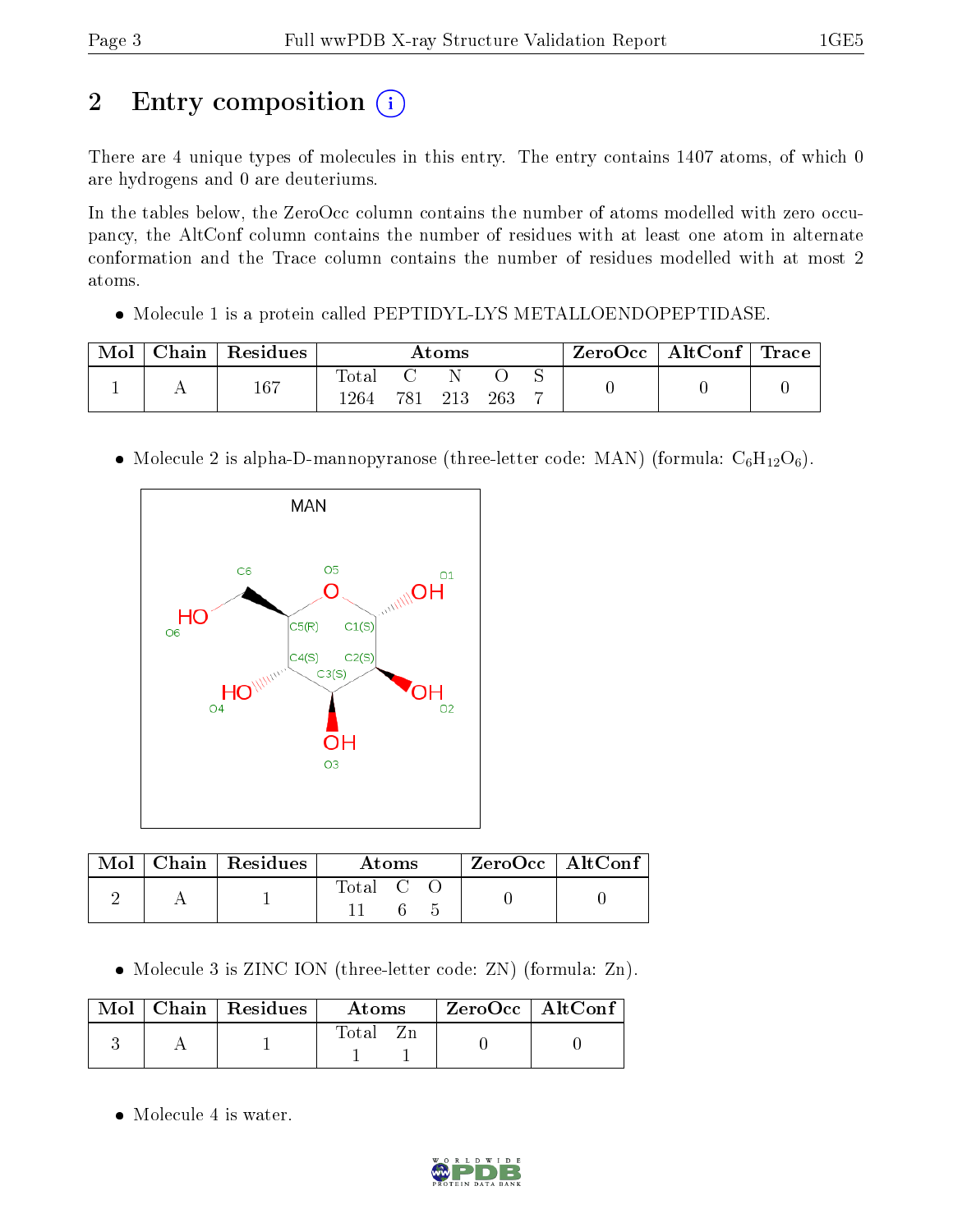|  | $Mol$   Chain   Residues | Atoms | $\rm ZeroOcc$   AltConf |  |
|--|--------------------------|-------|-------------------------|--|
|  | 131                      | Total |                         |  |

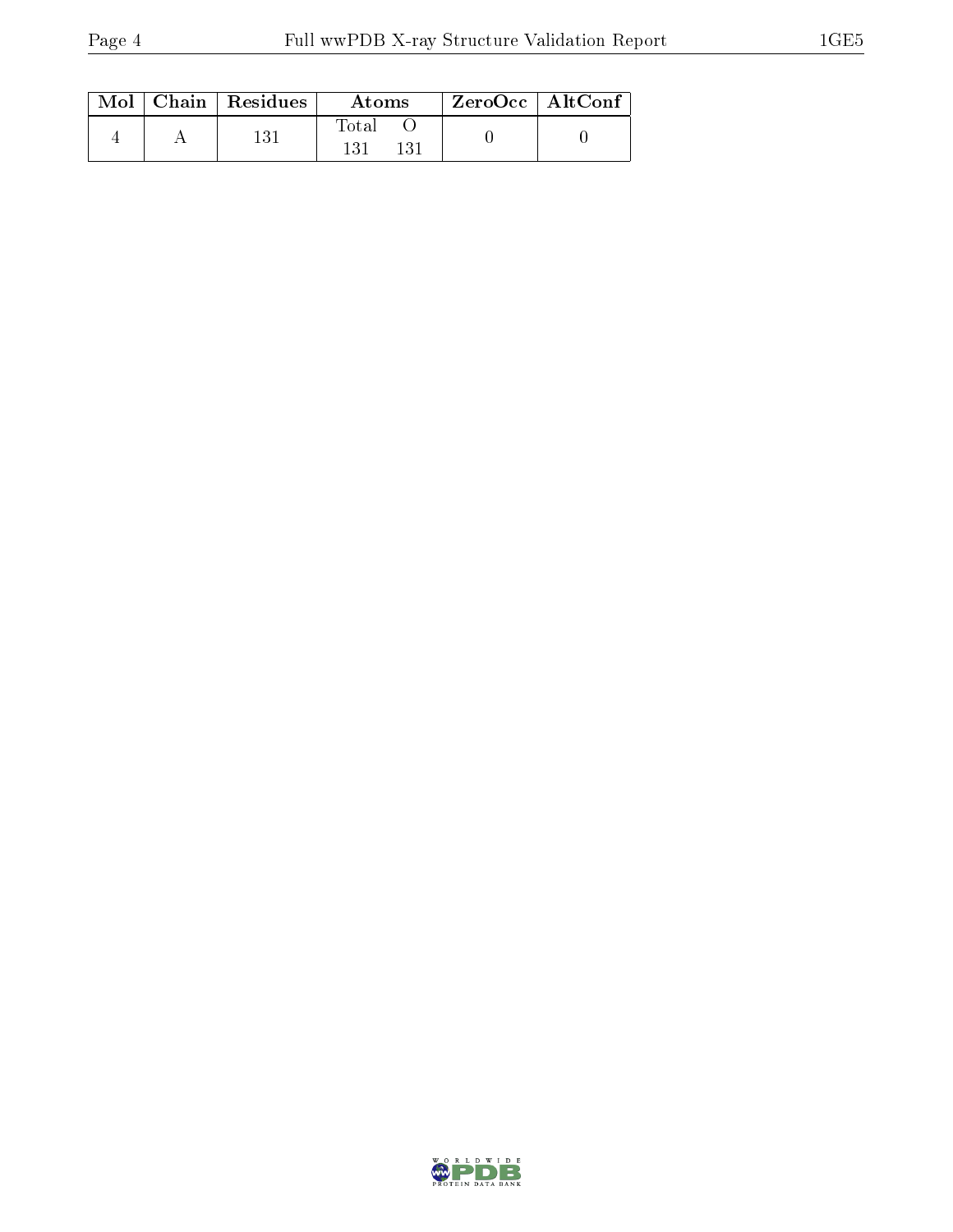# 3 Residue-property plots (i)

These plots are drawn for all protein, RNA, DNA and oligosaccharide chains in the entry. The first graphic for a chain summarises the proportions of the various outlier classes displayed in the second graphic. The second graphic shows the sequence view annotated by issues in geometry and electron density. Residues are color-coded according to the number of geometric quality criteria for which they contain at least one outlier: green  $= 0$ , yellow  $= 1$ , orange  $= 2$  and red  $= 3$  or more. A red dot above a residue indicates a poor fit to the electron density ( $RSRZ > 2$ ). Stretches of 2 or more consecutive residues without any outlier are shown as a green connector. Residues present in the sample, but not in the model, are shown in grey.

• Molecule 1: PEPTIDYL-LYS METALLOENDOPEPTIDASE



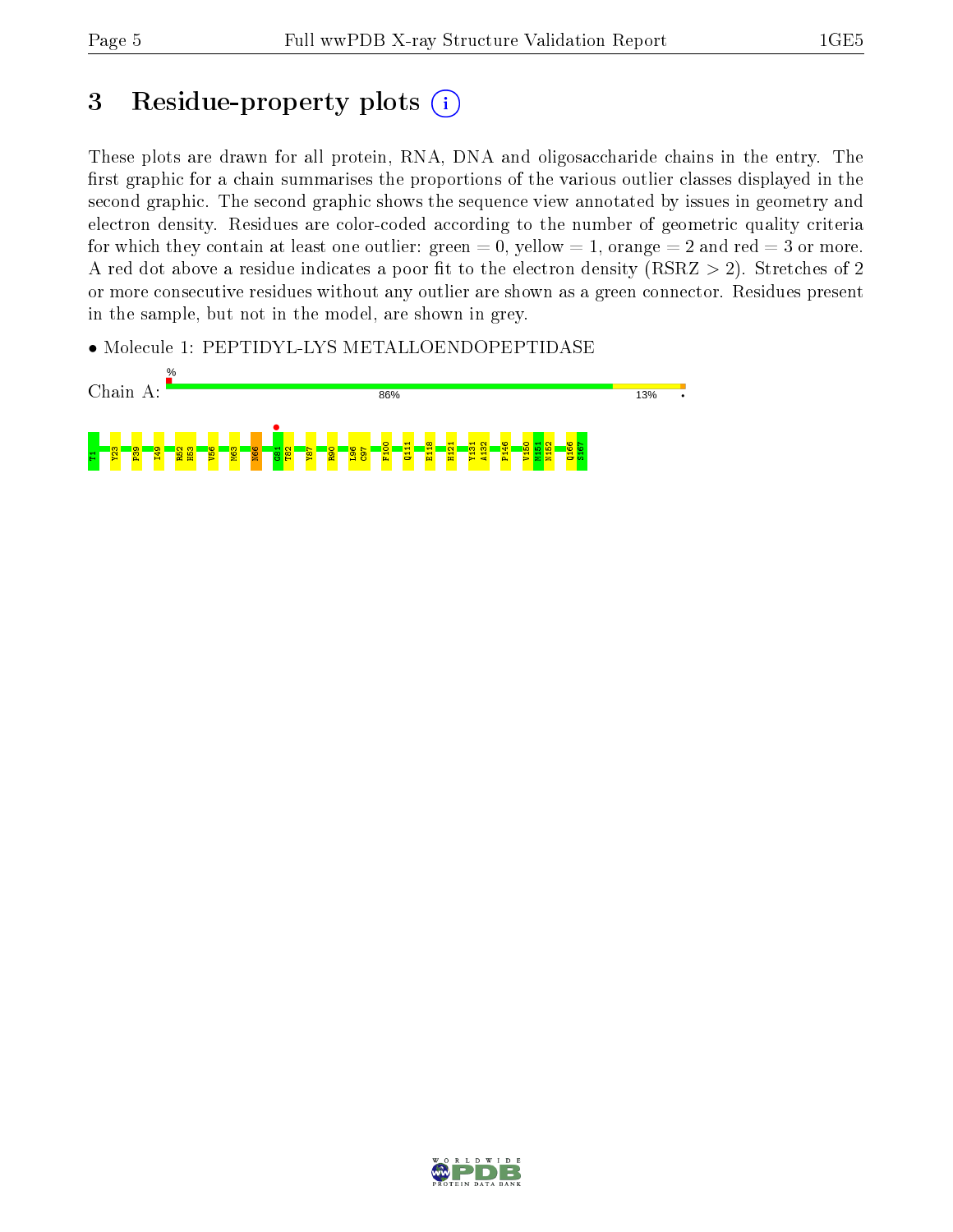# 4 Data and refinement statistics  $(i)$

| Property                                                             | Value                                                       | Source     |
|----------------------------------------------------------------------|-------------------------------------------------------------|------------|
| Space group                                                          | $P_1$                                                       | Depositor  |
| Cell constants                                                       | $40.50\text{\AA}$<br>$30.50\text{\AA}$<br>$30.80\text{\AA}$ |            |
| a, b, c, $\alpha$ , $\beta$ , $\gamma$                               | $105.90^\circ$<br>$91.70^\circ$<br>$103.50^{\circ}$         | Depositor  |
| Resolution $(A)$                                                     | 29.80<br>2.00<br>$\frac{1}{2}$                              | Depositor  |
|                                                                      | 29.80<br>$-1.95$                                            | <b>EDS</b> |
| % Data completeness                                                  | 64.8 $(29.80-2.00)$                                         | Depositor  |
| (in resolution range)                                                | 64.8 (29.80-1.95)                                           | <b>EDS</b> |
| $\mathrm{R}_{merge}$                                                 | 0.14                                                        | Depositor  |
| $\mathrm{R}_{sym}$                                                   | (Not available)                                             | Depositor  |
| $\sqrt{I/\sigma(I)} > 1$                                             | 1.31 (at $1.95\text{\AA}$ )                                 | Xtriage    |
| Refinement program                                                   | $\overline{\text{CNS}}$                                     | Depositor  |
|                                                                      | $\overline{0.184}$ ,<br>0.222                               | Depositor  |
| $R, R_{free}$                                                        | 0.186<br>0.176<br>$\ddot{\phantom{a}}$                      | DCC        |
| $R_{free}$ test set                                                  | $298$ reflections $(4.63\%)$                                | wwPDB-VP   |
| Wilson B-factor $(A^2)$                                              | 11.9                                                        | Xtriage    |
| Anisotropy                                                           | 1.092                                                       | Xtriage    |
| Bulk solvent $k_{sol}(e/\mathring{A}^3)$ , $B_{sol}(\mathring{A}^2)$ | 0.30, 33.4                                                  | <b>EDS</b> |
| $\overline{L-test for}$ twinning <sup>2</sup>                        | $< L >$ = 0.50, $< L2$ > = 0.32                             | Xtriage    |
| Estimated twinning fraction                                          | $0.000$ for $-l,-k,-h$                                      | Xtriage    |
| $F_o, F_c$ correlation                                               | 0.93                                                        | <b>EDS</b> |
| Total number of atoms                                                | 1407                                                        | wwPDB-VP   |
| Average B, all atoms $(A^2)$                                         | 18.0                                                        | wwPDB-VP   |

Xtriage's analysis on translational NCS is as follows: The largest off-origin peak in the Patterson function is  $13.97\%$  of the height of the origin peak. No significant pseudotranslation is detected.

<sup>&</sup>lt;sup>2</sup>Theoretical values of  $\langle |L| \rangle$ ,  $\langle L^2 \rangle$  for acentric reflections are 0.5, 0.333 respectively for untwinned datasets, and 0.375, 0.2 for perfectly twinned datasets.



<span id="page-5-1"></span><span id="page-5-0"></span><sup>1</sup> Intensities estimated from amplitudes.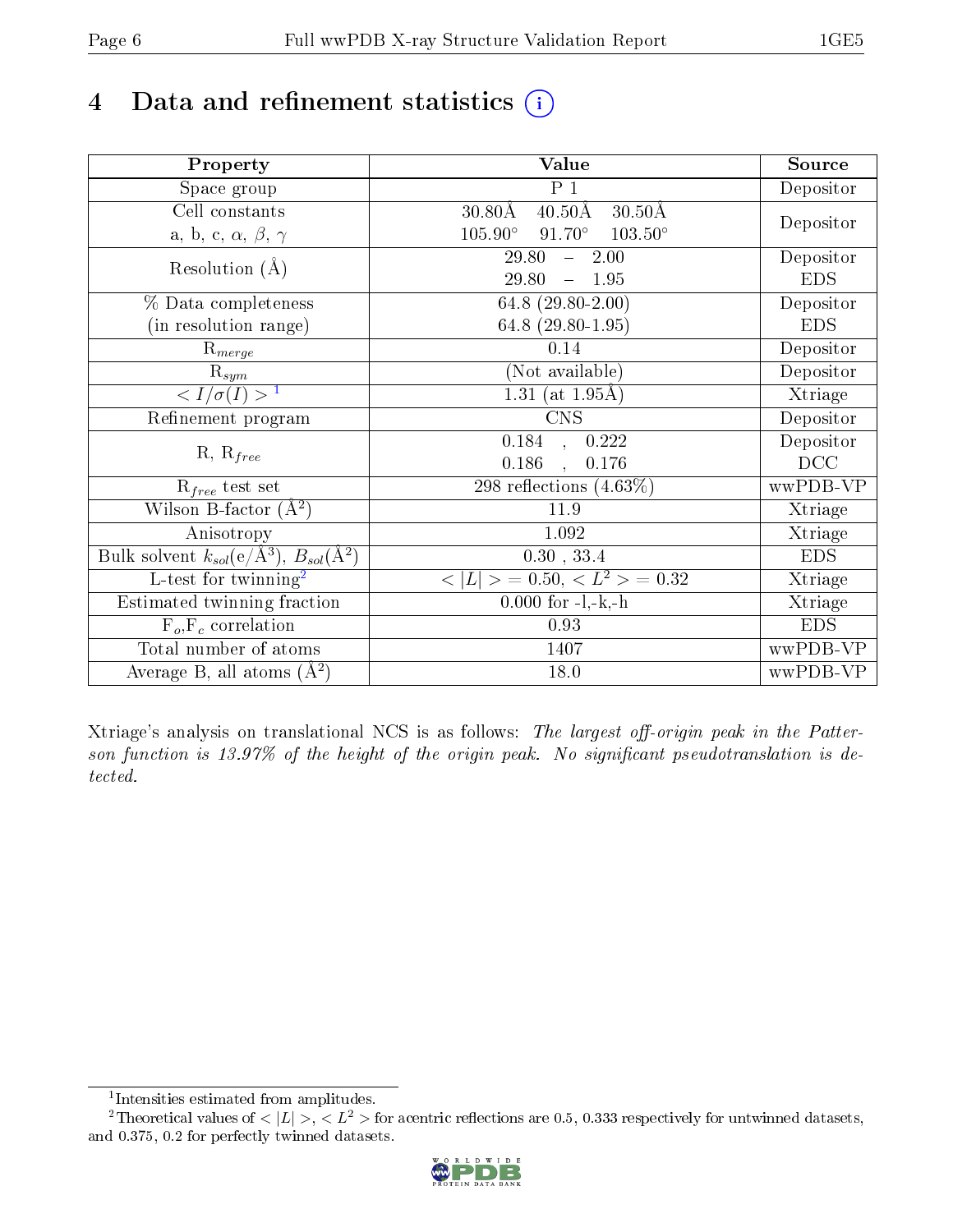# 5 Model quality  $(i)$

## 5.1 Standard geometry  $(i)$

Bond lengths and bond angles in the following residue types are not validated in this section: ZN, MAN

The Z score for a bond length (or angle) is the number of standard deviations the observed value is removed from the expected value. A bond length (or angle) with  $|Z| > 5$  is considered an outlier worth inspection. RMSZ is the root-mean-square of all Z scores of the bond lengths (or angles).

|  | $Mol$   Chain |      | Bond lengths                    | Bond angles |        |  |
|--|---------------|------|---------------------------------|-------------|--------|--|
|  |               |      | RMSZ $ #Z  > 5$ RMSZ $ #Z  > 5$ |             |        |  |
|  |               | 0.37 | 0/1298                          | 0.56        | 0/1769 |  |

There are no bond length outliers.

There are no bond angle outliers.

There are no chirality outliers.

There are no planarity outliers.

### 5.2 Too-close contacts  $(i)$

In the following table, the Non-H and H(model) columns list the number of non-hydrogen atoms and hydrogen atoms in the chain respectively. The H(added) column lists the number of hydrogen atoms added and optimized by MolProbity. The Clashes column lists the number of clashes within the asymmetric unit, whereas Symm-Clashes lists symmetry related clashes.

|  |      |      | Mol   Chain   Non-H   H(model)   H(added)   Clashes   Symm-Clashes |
|--|------|------|--------------------------------------------------------------------|
|  | 1264 | 1134 |                                                                    |
|  |      |      |                                                                    |
|  |      |      |                                                                    |
|  | 131  |      |                                                                    |
|  |      |      |                                                                    |

The all-atom clashscore is defined as the number of clashes found per 1000 atoms (including hydrogen atoms). The all-atom clashscore for this structure is 6.

All (15) close contacts within the same asymmetric unit are listed below, sorted by their clash magnitude.

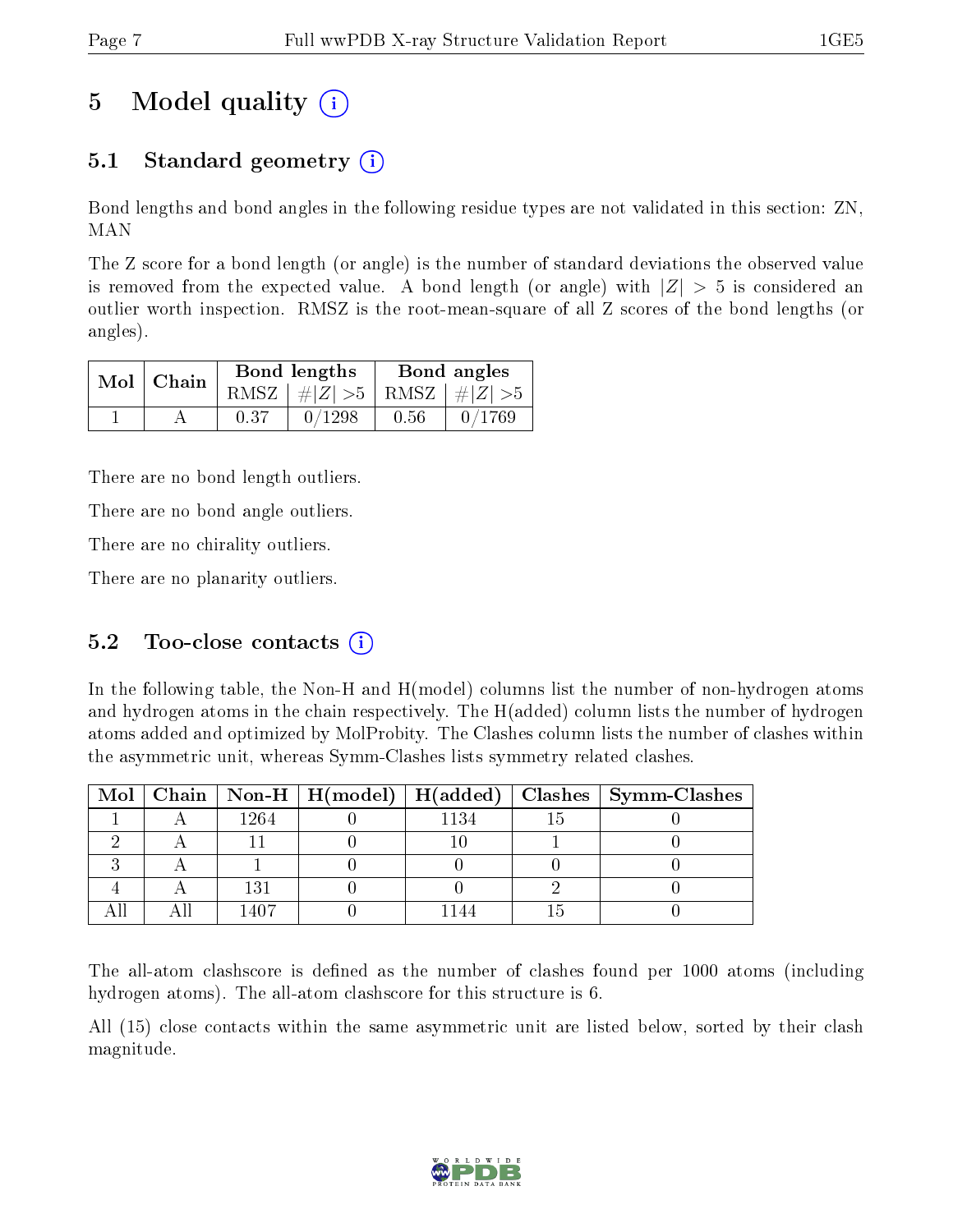| $\rm{Atom\text{-}1}$       | $\boldsymbol{\mathrm{Atom}\text{-}2}$ | Interatomic<br>distance $(A)$ | Clash<br>overlap $(A)$ |
|----------------------------|---------------------------------------|-------------------------------|------------------------|
| $1:A:118:GLU:\overline{O}$ | 1: A:121: HIS: HB2                    | 2.04                          | 0.56                   |
| 1: A: 131: TYR:H           | 1: A: 152: ASN: HD22                  | 1.55                          | 0.54                   |
| 1:A:131:TYR:H              | 1: A: 152: ASN: ND2                   | 2.05                          | 0.54                   |
| 1: A:49: ILE: HD12         | 4: A:280:HOH:O                        | 2.08                          | 0.54                   |
| 1:A:39:PRO:HA              | 2: A:900: MAN: H3                     | 1.91                          | 0.52                   |
| 1:A:87:TYR:HB2             | 1: A:90: ARG: HB2                     | 1.91                          | 0.50                   |
| 1: A:100: PHE: CZ          | 1:A:111:GLN:HB3                       | 2.49                          | 0.47                   |
| 1: A:146: PRO:O            | 1: A: 150: VAL: HG13                  | 2.15                          | 0.47                   |
| 1:A:53:HIS:HA              | 1: A:56: VAL:HG22                     | 1.97                          | 0.46                   |
| 1:A:52:ARG:HD2             | 4:A:211:HOH:O                         | 2.18                          | 0.43                   |
| 1:A:132:ALA:H              | 1: A: 152: ASN: ND2                   | 2.18                          | 0.42                   |
| 1: A:63:MET:O              | 1: A:66: ASN:HB2                      | 2.19                          | 0.42                   |
| 1: A:39: PRO:HB2           | 1: A: 166: GLN: NE2                   | 2.35                          | 0.41                   |
| 1:A:132:ALA:H              | 1:A:152:ASN:HD21                      | 1.69                          | 0.40                   |
| 1: A:82:THR:O              | 1: A:97: CYS:HB2                      | 2.21                          | 0.40                   |

There are no symmetry-related clashes.

### 5.3 Torsion angles (i)

#### 5.3.1 Protein backbone  $(i)$

In the following table, the Percentiles column shows the percent Ramachandran outliers of the chain as a percentile score with respect to all X-ray entries followed by that with respect to entries of similar resolution.

The Analysed column shows the number of residues for which the backbone conformation was analysed, and the total number of residues.

| $\mid$ Mol $\mid$ Chain $\mid$ | Analysed                                | Favoured   Allowed   Outliers   Percentiles |  |                                                              |
|--------------------------------|-----------------------------------------|---------------------------------------------|--|--------------------------------------------------------------|
|                                | $165/167 (99\%)$   160 (97\%)   5 (3\%) |                                             |  | $\begin{array}{ c c c c c }\n\hline\n100 & 100\n\end{array}$ |

There are no Ramachandran outliers to report.

#### 5.3.2 Protein sidechains  $(i)$

In the following table, the Percentiles column shows the percent sidechain outliers of the chain as a percentile score with respect to all X-ray entries followed by that with respect to entries of similar resolution.

The Analysed column shows the number of residues for which the sidechain conformation was analysed, and the total number of residues.

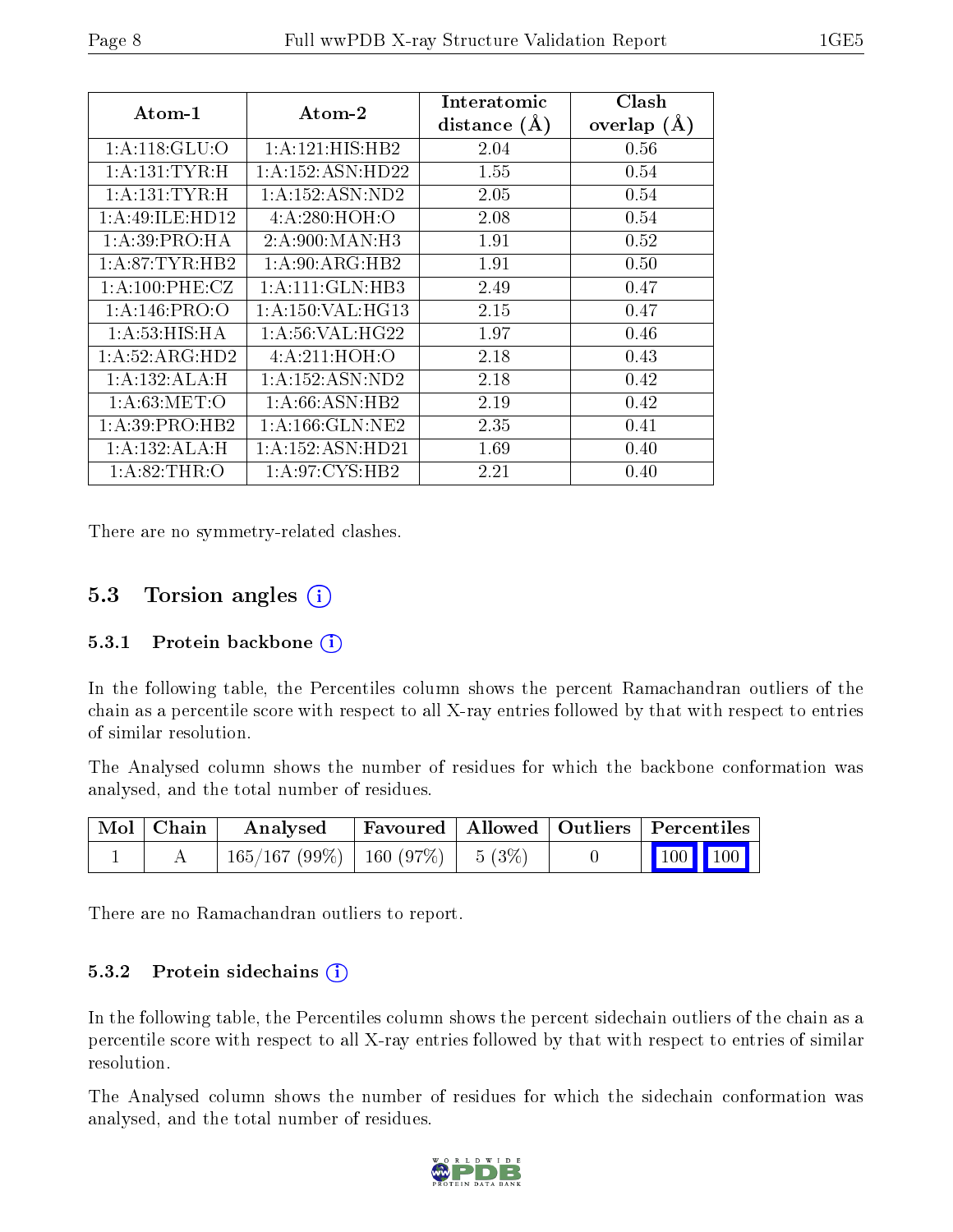| Mol   Chain | Analysed                     |                   | Rotameric   Outliers   Percentiles |  |
|-------------|------------------------------|-------------------|------------------------------------|--|
|             | $132/133(99\%)$   129 (98\%) | $1\quad 3\ (2\%)$ | $\sqrt{50}$<br> 53                 |  |

All (3) residues with a non-rotameric sidechain are listed below:

| Mol | Chain | Res | Type |
|-----|-------|-----|------|
|     |       | 23  |      |
|     |       | 66  |      |
|     |       |     |      |

Some sidechains can be flipped to improve hydrogen bonding and reduce clashes. All (2) such sidechains are listed below:

| Mol | Chain | Res | 1'ype |
|-----|-------|-----|-------|
|     |       | 152 |       |
|     |       |     |       |

#### $5.3.3$  RNA  $(i)$

There are no RNA molecules in this entry.

#### 5.4 Non-standard residues in protein, DNA, RNA chains (i)

There are no non-standard protein/DNA/RNA residues in this entry.

#### 5.5 Carbohydrates (i)

There are no monosaccharides in this entry.

#### 5.6 Ligand geometry (i)

Of 2 ligands modelled in this entry, 1 is monoatomic - leaving 1 for Mogul analysis.

In the following table, the Counts columns list the number of bonds (or angles) for which Mogul statistics could be retrieved, the number of bonds (or angles) that are observed in the model and the number of bonds (or angles) that are defined in the Chemical Component Dictionary. The Link column lists molecule types, if any, to which the group is linked. The Z score for a bond length (or angle) is the number of standard deviations the observed value is removed from the expected value. A bond length (or angle) with  $|Z| > 2$  is considered an outlier worth inspection. RMSZ is the root-mean-square of all Z scores of the bond lengths (or angles).

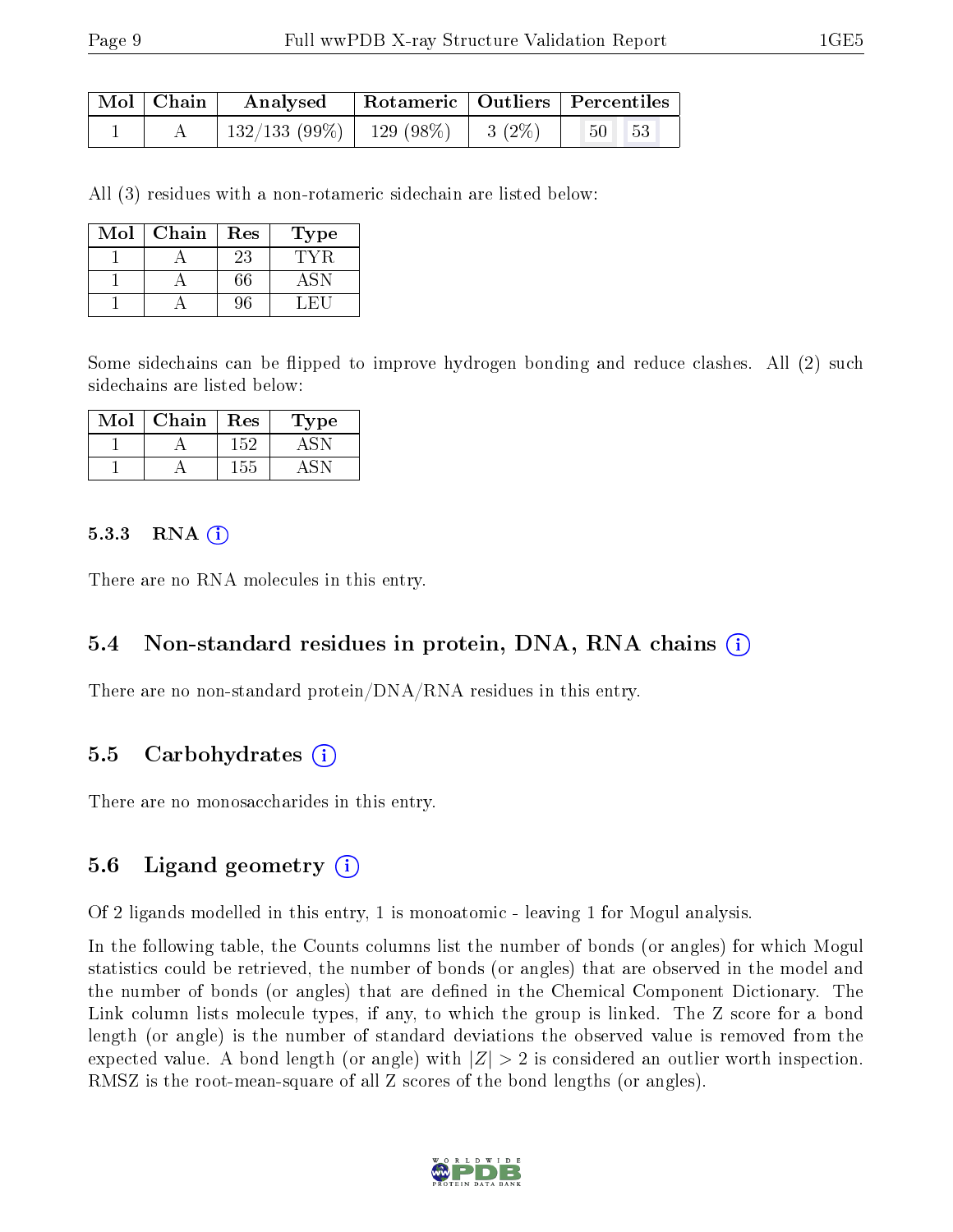| $\mid$ Mol $\mid$<br>$\mid$ Type $\mid$ Chain $\mid$ Res $\mid$ Link $\mid$ |  | Bond lengths |  |      | Bond angles |  |  |                                                                                      |
|-----------------------------------------------------------------------------|--|--------------|--|------|-------------|--|--|--------------------------------------------------------------------------------------|
|                                                                             |  |              |  |      |             |  |  | Counts   RMSZ $\mid \#  Z  > 2$   Counts   RMSZ $\mid \#  Z  > 2$                    |
| MAN                                                                         |  | 900          |  | 1.95 |             |  |  | $\left[\begin{array}{c c c c} 2(18\%)&15{,}15{,}17&1.56&1&2(13\%)\end{array}\right]$ |

In the following table, the Chirals column lists the number of chiral outliers, the number of chiral centers analysed, the number of these observed in the model and the number defined in the Chemical Component Dictionary. Similar counts are reported in the Torsion and Rings columns. '-' means no outliers of that kind were identified.

|                             |                           |        | Mol   Type   Chain   Res   Link   Chirals   Torsions   Rings |  |
|-----------------------------|---------------------------|--------|--------------------------------------------------------------|--|
| $\parallel$ MAN $\parallel$ | $. \hspace{1mm} 900$ $^+$ | $\sim$ | $\mid 2/2/19/22 \mid 0/1/1/1 \mid$                           |  |

All (2) bond length outliers are listed below:

|  |     |                                        | $\mid$ Mol $\mid$ Chain $\mid$ Res $\mid$ Type $\mid$ Atoms $\mid$ Z $\mid$ Observed(A) $\mid$ Ideal(A) |          |
|--|-----|----------------------------------------|---------------------------------------------------------------------------------------------------------|----------|
|  | 900 | $\vert$ MAN $\vert$ C2-C3 $\vert$ 5.09 | $1.60\,$                                                                                                |          |
|  | 900 | MAN   O5-C5   2.31                     | 1.48                                                                                                    | $1.43\,$ |

All (2) bond angle outliers are listed below:

| $\parallel$ Mol $\parallel$ Chain $\parallel$ Res $\parallel$ Type $\parallel$ |     | Atoms                             | $\vert$ Observed $(^\circ)$ $\vert$ Ideal $(^\circ)$ |        |
|--------------------------------------------------------------------------------|-----|-----------------------------------|------------------------------------------------------|--------|
|                                                                                | 900 | MAN   O5-C5-C6   -3.06 $^{\circ}$ | 102.41                                               | 107.20 |
|                                                                                | 900 | $MAN   C3-C4-C5   2.69$           | 115.04                                               | 110.24 |

There are no chirality outliers.

All (2) torsion outliers are listed below:

| Mol | $\mid$ Chain | $\operatorname{Res}$ | $\vert$ Type | Atoms                                       |
|-----|--------------|----------------------|--------------|---------------------------------------------|
|     |              | 900                  | MAN          | $C4-C5-C6-O6$                               |
|     |              | 900                  | MAN          | $O5$ -C <sub>5</sub> -C <sub>6</sub> - $O6$ |

There are no ring outliers.

1 monomer is involved in 1 short contact:

|  |       |       | Mol   Chain   Res   Type   Clashes   Symm-Clashes |
|--|-------|-------|---------------------------------------------------|
|  | 900 - | I MAN |                                                   |

### 5.7 [O](https://www.wwpdb.org/validation/2017/XrayValidationReportHelp#nonstandard_residues_and_ligands)ther polymers (i)

There are no such residues in this entry.

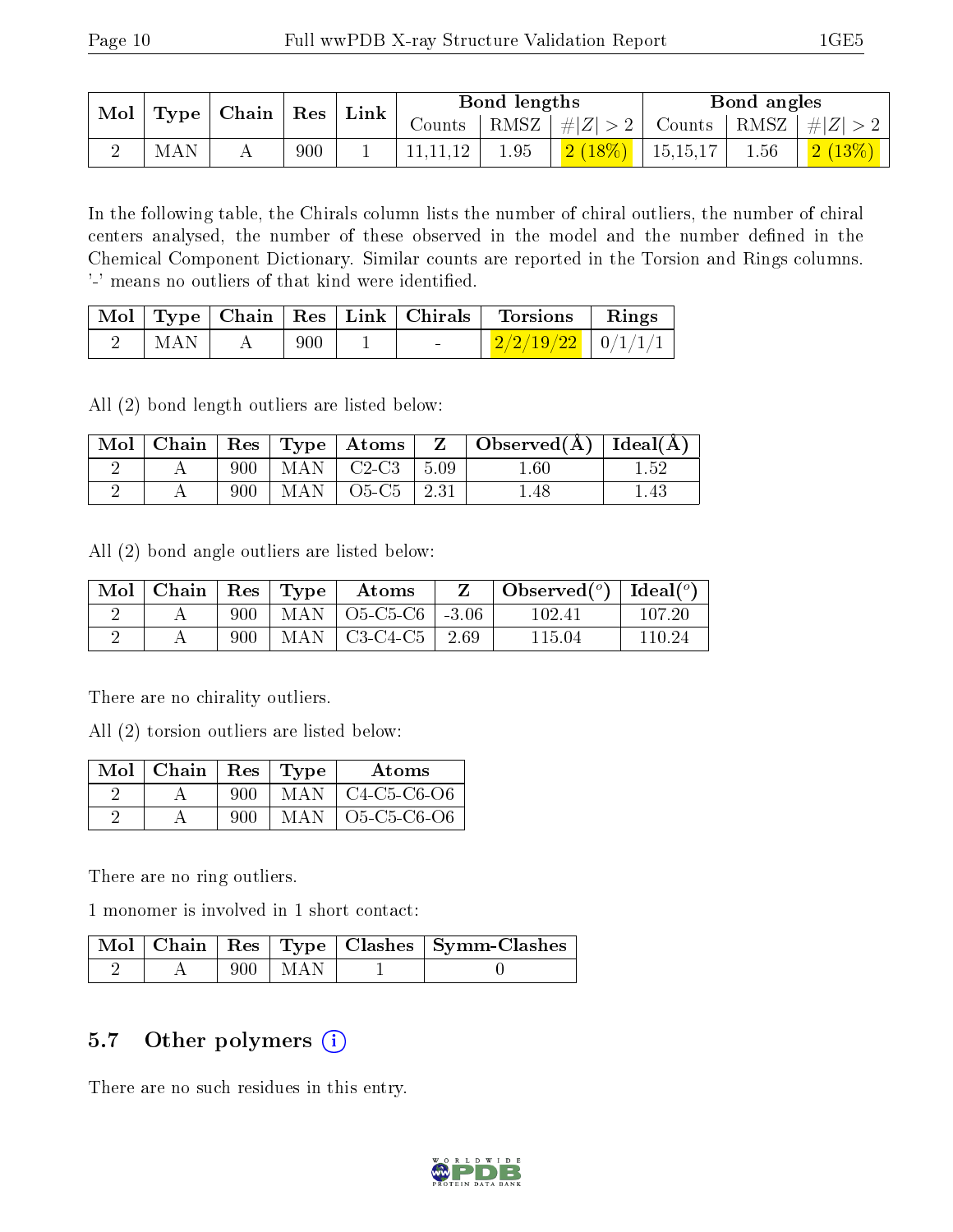## 5.8 Polymer linkage issues (i)

There are no chain breaks in this entry.